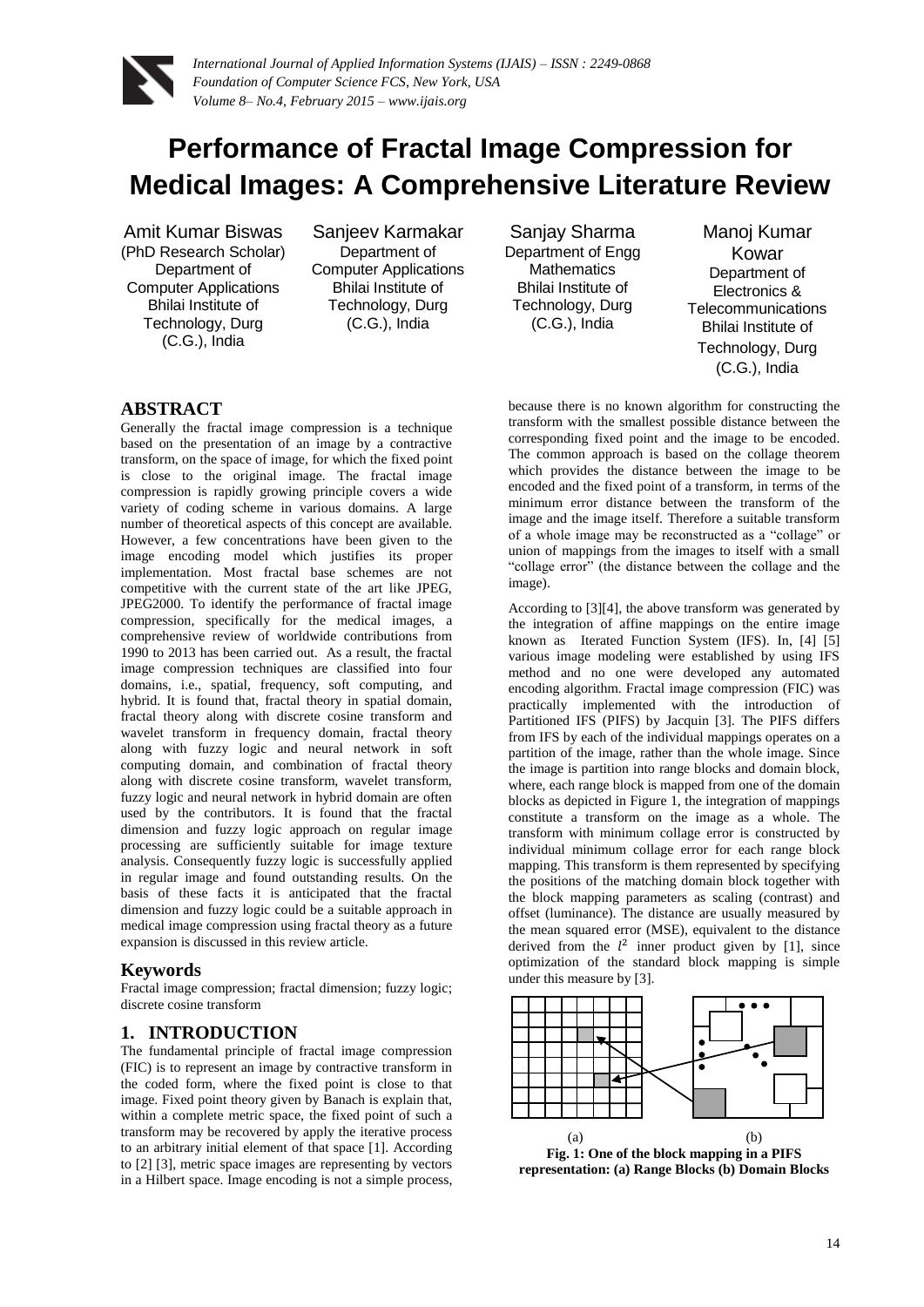

The fundamental principle of FIC clearly provides extensive scope in the design of a medical images compression by the implementation of FIC. Within this broad research scopes, the differences between the majorities of existing FIC schemes may classified into the following domains**:**

- 1. Spatial Domain
- 2. Frequency Domain
- 3. Fuzzy Domain
- 4. Hybrid Domain

For all the above domains, the following major aspects are considered in the fractal coding schemes:

- 1. The partition criteria for the range blocks
- 2. The preparation of the domain pool.
- 3. The classification approaches of domain blocks to reduce the search time.
- 4. The efficient searching method to locating suitable domain blocks.
- 5. The representation and quantization of the transform parameters

There are many theoretical results have been proposed for the design of the above aspect. In addition, the above aspects are not independent, in the sense that any comparative analysis of coding performance between different options in one of the above aspects is usually dependent on the corresponding choice in the other aspects. Consequently, a significant comparison between the relative merits of particular choice in each aspect is very difficult. This review paper is mainly intended as an overview of the variety of schemes that have been investigated in the four different domains and find the suitable domain(s) for the medical image compression using fractal theory.

In this review paper, coding of grayscale images has been considered. In [3], a collection of significant work by a number of authors have been explained, while [6] combines introductory material with an in-depth discussion of many aspects of fractal coding.

The objective of this comprehensive study is to identify the performance of FIC for medical images as well as specification and expansion of the future works. This objective is considered through a comprehensive review of worldwide contributions from 1990 to 2013. The review discussed mainly concerning the different approaches to reduce the encoding time in various domains. The paper is constructed with the various sections. Wherein, section II is discussed the review of literature in brief. Results and future expansion using fractal dimension (FD) and fuzzy logic (FL) is discussed in the section III. And finally conclusions of the study are discussed in the section IV.

## **2. LITERATURE REVIEW**

Fractal theory was practically implemented by [4] on images using iterative contractive process given in [7][8].

A review paper [9] was published to describe an approach of image coding based on a fractal theory of iterated contractive transformations defined piecewise.

The general encoding and decoding system is based on the construction, for an original image to encode, of a fractal code- a contractive image transformation for which the original image is an approximate fixed point and when it applied iteratively on any initial image at the decoder, produces a sequence of images which converges to a fractal approximation of the original image. The fractal code consists of a description of both an image partition and a contractive image transformation defined as position of domain block mapping along with a small set of quantized parameters.

For the best encoding time and high reconstructed image quality, various encoding and decoding techniques have been developed for different domains. The following subsections briefly describe wide literature survey in the different domain area. The spatial domain describes the statistical, entropy, vector quantization, best searching, FD (block complexity measure) and other approaches. The frequency domain mainly describes the discrete cosine transform (DCT) and wavelet approaches. Soft-computing domain describes the fuzzy approach including image complexity, clustering, FD, neural network and genetic algorithm approaches for block classification, while the hybrid domain describes the incorporation of spatial domain, frequency domain and soft-computing domain approaches.

### **2.1 Spatial Domain**

An image is representing in 2D by the functions  $f(x, y)$  in spatial coordinates  $(x, y)$  in an image plane. In spatial domain, the pixel composing of image details are considered and the various procedures are directly applied on these pixels. The image processing functions in the spatial domain may be expressed as

$$
g(x, y) = T\{f(x, y)\}\
$$

where,  $f(x, y)$  is the input image,  $g(x, y)$  is the processed output image and  $T$  represents an operation on  $f'$  defined over some neighborhood of  $(x, y)$ . Sometimes, T can also be used to operate on a set of input images.

In statistical approach, the fractal image coding by block based classification method using statistics to accelerate the encoding time were proposed by [10] [11] [12] . Similarly, [13] [14] were used the other statistic parameters called variance and mean on blocks to classify them for fractal coding, [15] was applied the mean of range and domain blocks to reduce the decoding time and [16] was applied the spatial correlation on range and domain blocks to decrease the encoding time. [17] [18] were proposed block based merging technique for image encoding with good quality reconstructed image.

Applied the vector quantization techniques with IFS to accelerate the search for the best domain block by [19][20] and also applied this method along with variance to search only the maximal intra-block variance quadrants by [21] and FD approach to partition the image using Local FD was proposed by [22]. In vector approach, proposed a suitable domain search technique based on feature extraction by [23] and applied the delaunay triangulation approach for split and merge technique along with vector quantization to speed-up the encoding process by [24].

Because of the IFS, cannot change the entropy values of image block, the entropy approach were applied on fractal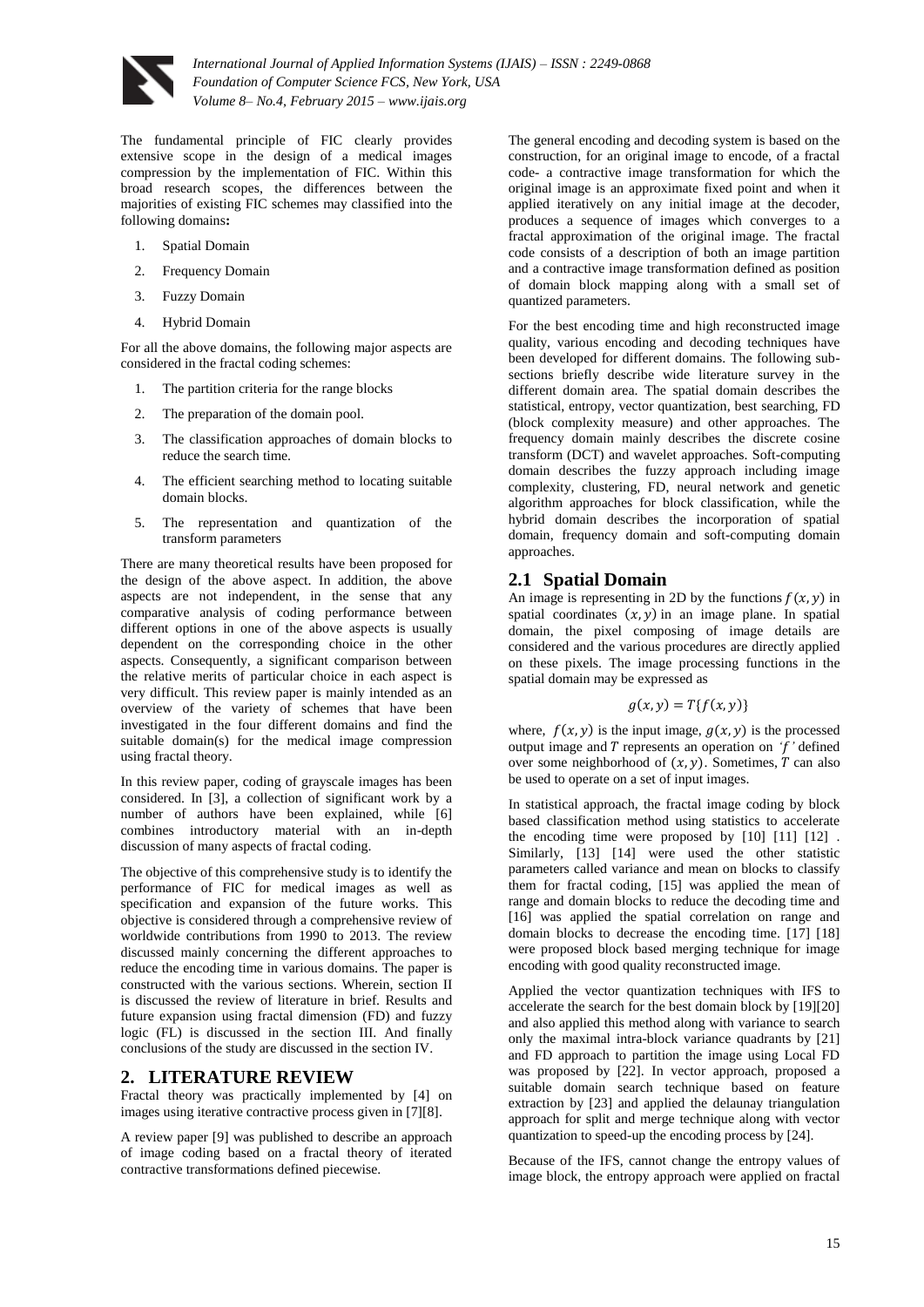

coding to improve the compression time by [25][26][27] [28]. In gray-level difference based range-domain matching to perform the coding only when the range block gray level difference is less than the domain block gray level difference were given by [25][26].

The searching criterion is the important factor of FIC to speed up the encoding process. To improve the encoding time, proposed a multidimensional nearest neighbor search to search the suitable domain block using fixed partition by [27][28][29][30], using geometric partition by [31], using quadtree partition by [32][33] and region based heuristic search was proposed by [34]. Similarly, used the horizontal-vertical and variable sized split and merge partition method by [35][36].

For the acceleration of fractal image encoding time, used a maximum gradient technique by [37], used a fast no search algorithm based on a modified gray level transform using quadtree partition approach by [38]. Similarly, fractal coding using single kick-out condition and the zero contrast prediction was given by [39]. Normalized onenorm by [40], and normalize with kick-out condition was proposed by [41].

An evolutionary computing approach was proposed by [42] and a dynamic fractal transform approach proposed by [43] as well as a fractal theory for image compression was proposed by [44]. Similarly, the particle swarm optimization method to speed-up the encoding process was proposed by [45][46] and the Hubber M-estimation method for similarity measure of range and domain block with particle swarm optimization was utilized by [47].

Various methods have been proposed to measure the block complexity. FD is one the method to identify the less texture and more texture blocks. Geometric primitives that are self-similar and irregular in nature are termed as fractals. Fractal Geometry was introduced by Mandelbrot and has used over the years due to its broad spectrum of applications domains in [48]. In most of the applications, the common interest is to determine the FD of an object under investigation. In this direction, the FD to analysis the texture of the digital image and segmented it for coding using fractal theory was used by [17].

In other ways, a simple binary approach of square and rectangular block partition to encode the image was proposed by [49] and also proposed a modified FIC for binary images by [50]. An adaptive search process was applied to locate the best domain block by [51] and proposed an analysis paper for hybrid fractal image coding schemes by [52]. The parallel processing for FIC was implemented by [53] and the futility of square isometric on FIC was tested by [54]. With the visual properties of images, were used the visual property like edge in FIC were used by [55][56]. The Hilbert space-filling curves approach with run length encoding, LZ77 Coding, LZW coding and Huffman coding in medical image compression was used by [57].

## **2.2 Frequency Domain**

The frequency domain is a space in which each image value at image position  $F$  represents the amount that the intensity values in image  *vary over a specific distance* related to  $F$ . In the frequency domain, changes in image position correspond to changes in the spatial frequency, (or

the rate at which image intensity values) are changing in the spatial domain image  $I$ .

The frequency domain refers to the plane of the two dimensional discrete Fourier transform of an image. The purpose of the Fourier transform is to represent a signal as a linear combination of sinusoidal signals of various frequencies. In frequency domain, DCT is one of the frequently used techniques for image compression like JPEG. Thus, the characteristics of DCT approach were applied for domain block matching to accelerate the encoding process using fractal theory by [58]. Range and domain block matching based on texture or shape of the blocks by [59] and based on inner product by [60]. The law of cosine for the distance and angle between range and domain block matching were used by [61][62] and used the DCT coefficients to classify the domain blocks by [63] [64]. Similarly, applied the statistical approach on DCT coefficients of image block for high-quality image compression was proposed by [65]. In the similar context, used the fast Fourier transform based convolution approach by [66] and proposed a modified FIC using discrete fractal transform by [67]. A wavelet based image compression was proposed by [68] to encode the image without search; a wavelet based analysis of FIC by [69] and classified the domain blocks in wavelet domain by [70]. Used the wavelet to code the low frequency components and partition the high frequency energy of image by [71] and proposed a comparative paper of pure fractal and wavelet based FIC by [72]. A new wavelet based fractal image coding based on the initial error occur at different levels of sublevel based wavelet coefficients and the size of the sublevel and super blocks were changed according to the initial error by [73]. A simple classification approach in frequency domain to reduce the two groups of computation into one and reduce the encoding time was proposed by [74].

#### **2.3 Soft-Computing Domain**

The concepts related to image analysis contain a certain amount of uncertainty. It is well known for example that the definition of border pixels is a hard task. The decision whether a pixel belongs to the background or to the object is non-trivial on occasion due to the uncertainty present on object edges. For the robust encoding system, developments of new algorithms that involve softcomputing including fuzzy logic, neural network and genetic algorithm are required. This is why incorporating of soft-computing approach into the development of image processing and analysis for fractal encoding has been proposed in various research papers.

Implementation of fuzzy approach in image compression, a new method was proposed to describe the natural texture of image using fuzzy based FD and classified them by [75]. Cluster the similar image blocks into different groups using context sensitive fuzzy clustering approach by [76]. The image complexity also measured by the edge levels of the image using fuzzy approach were given by [77] [78]. The applications of fuzzy logic techniques for image binarization, edge detection and geometric measurement were given by [79]. The fuzzy inference system based contrast enhancement using partial histogram by [80] and used the fuzzy sets to enhance the image by [81]. The fuzzy classifier and genetic algorithm based faster algorithm for FIC was proposed by [82].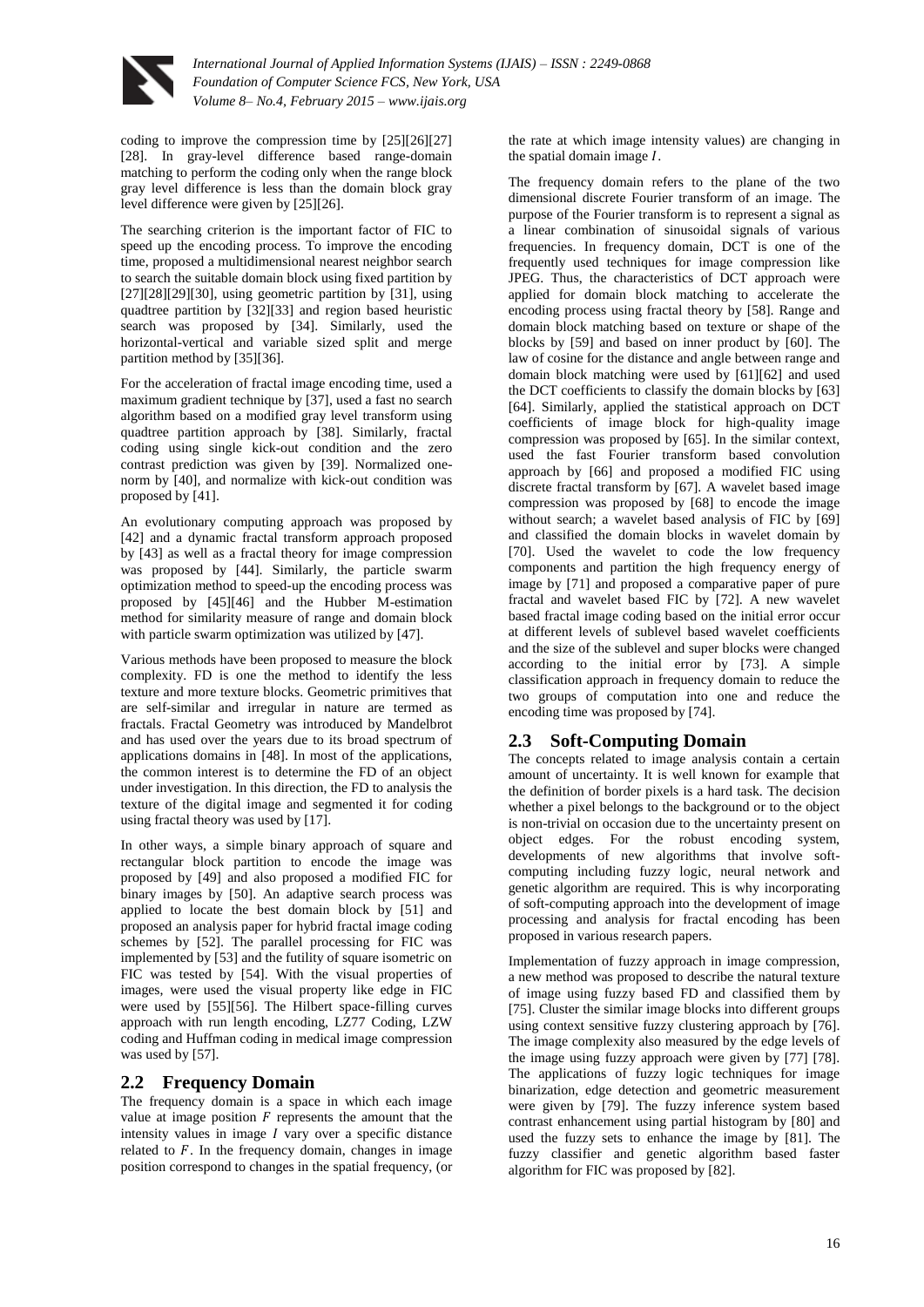

After applying neural network approach in image processing, the neural network based domain classification methods for FIC were proposed by [83][84][85][86][87].

In the similar context, the genetic algorithm for fractal compression of images and videos with variable encoding time by changing parameters like population size and number of generation was proposed by [88]. Similarly, FIC based on classification using genetic algorithm by [89] and used the schema theorem to adapt the genetic operation by [90]. A study based research paper of FIC using genetic algorithm was given in [91]. A neural network approach was proposed to classify the partial discharge pattern by [92] and the fuzzy approach along with neural network by [93]. Use the neural network and fuzzy approach to detect the white matter, gray matter, celegreel spinal fluid and tumor for segmentation of magnetic resonance inference (MRI) images was proposed by [94].

## **2.4 Hybrid Domain**

In the previous paragraphs, various methods were proposed for the image compression using fractal theory in spatial domain, frequency domain and soft-computing domain. Similarly, various researchers combined the relevant domains for better compression of images. By using spatial domain and frequency domain, the DCT approach along with fractal theory was proposed by [95] [96][97]. Applied the wavelet technique to compress the radiology images were given by [98]. The DCT and interpolation approach for FIC was proposed by [99][100] and used the wavelet approach for FIC by [101][102]. Similarly, edge extraction approach using fractal and wavelet was proposed by [103].

With the combination of spatial domain and softcomputing domain, defined the block features in spatial domain and used the fuzzy logic for classification of domain blocks by [104][105]. Used the image feature for better matching and neural network to reduce the mapping error for best match by [106][107]. Similarly, the spatial correlation and genetic algorithm for FIC was given by [108].

With the incorporation of frequency domain and softcomputing domain, the genetic algorithm used to separate the population into superior clan and inferior clan and then used the DCT approach for compression by [109] and for FIC, [110] used the fuzzy c-mean to separate the domain blocks into clusters and DCT approach to map the rangedomain.

## **3. RESULTS AND DISCUSSIONS**

From the above literature review, the two major findings are: fractal dimension approach to measure the image complexity and fuzzy logic for image processing. Both the findings are sufficiently suitable for future expansion to compress the medical images using fractal theory. The two approaches are discussed in the following sub-sections:

## **3.1 Fractal Dimension**

FD is an approach to identify the complexity of an image. In this context, the FD technique for texture segmentation by [111][112] and developed a fabric inspection system using fractal image analysis by [113]. The FD approach to identify the image features such as texture, roughness, smoothness and solidity by [114]. Similarly, the FD to calculate the feature vector of an image to classify them by [115] and classified the traffic images using FD by [116]. For FD calculation, various researchers have been proposed different methods. In this way, estimated the FD using box-counting was proposed by [117] and improved the box-counting approach by [118]. Use the local fractal features to calculate the fractal intrinsic dimension by [119]. A new algorithm for calculating the FD using triangular prism method was given by [120] and used the roughness of image to estimate the FD by [121]. In image compression, FD segmentation based FIC were proposed by [17][122]. Similarly, the FIC using local FD were given by [123][124] and [22] was proposed the vector quantization based image coding, where FD was used to partition the image and achieved high compression ratio.

From the above discussed FD approaches, some contributor results are shown. The results shown in Figure 2, given by [120], clearly described that the geometric-step (varying coverage) method resulted in higher fluctuations in the average local fractal dimensions across windows. The results of Table 1, given by [118], shows the FD values of all the three methods along with proposed method for the three images of the sizes  $512 \times 512$ ,  $256 \times 256$  and  $128 \times 128$  pixels. The results of table 2, given by [121], shows that the FD, obtained by the roughness method, is little vary in comparison with the corresponding hausdorff dimension. The tabulated values of Table 3, given by [114], clearly substantiate the fact that, the fractal dimension of any given image will progressively increase with its roughness.



**Fig 2: Estimated Fractal dimension with varying window size by [120]**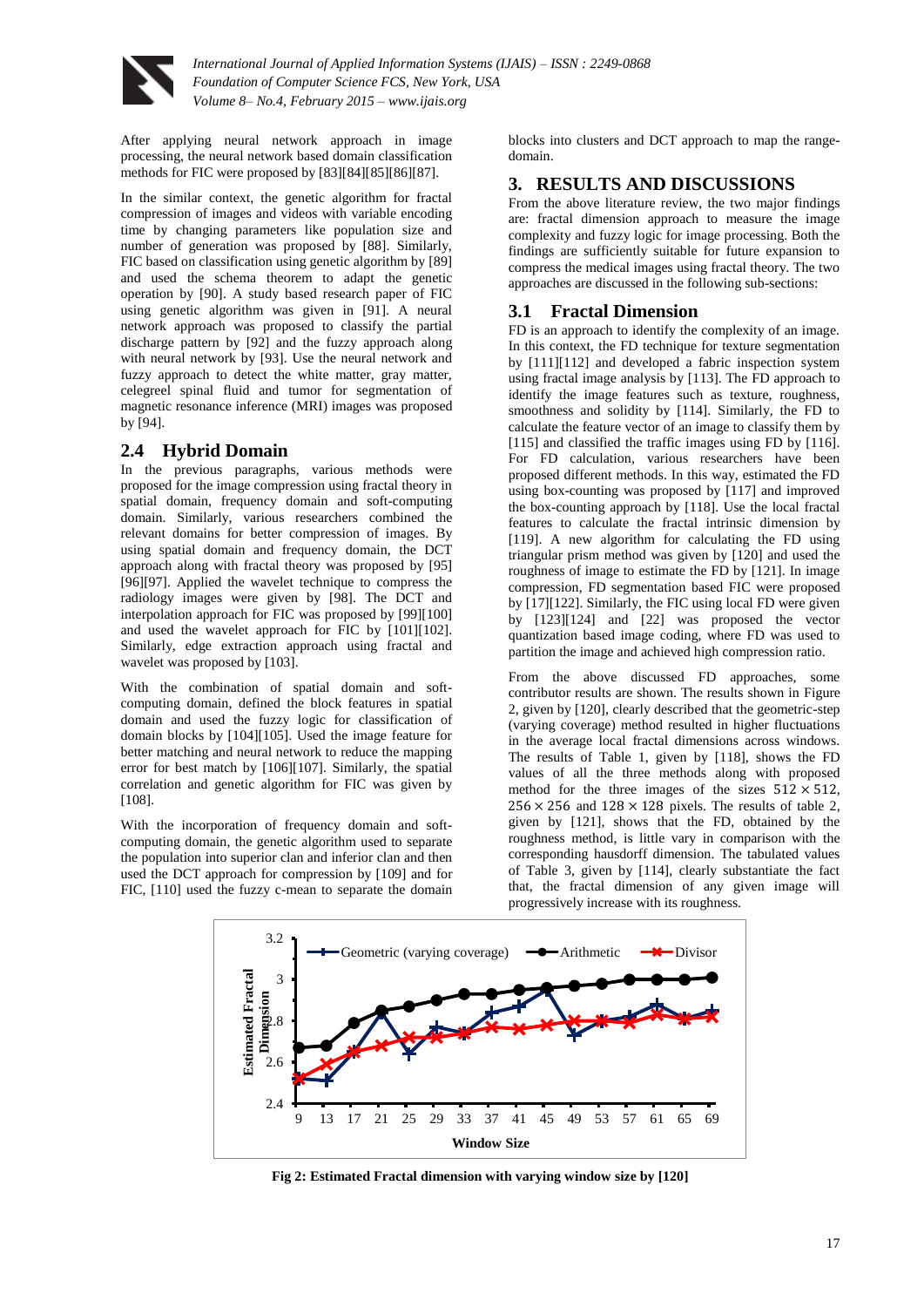

| Table 1. Computational fractal dimensions of the |
|--------------------------------------------------|
| remote images in different sizes by [118].       |

| <b>I</b> mage   | <b>Image</b><br>size<br>(pixel) | <b>DBC</b> | <b>Improved</b><br><b>DBC</b> | Pent | Kell |
|-----------------|---------------------------------|------------|-------------------------------|------|------|
| RS1             | 512x512                         | 2.51       | 2.62                          | 2.25 | 2.43 |
|                 | 256x256                         | 2.55       | 2.64                          | 2.83 | 2.54 |
|                 | 128x128                         | 2.54       | 2.65                          | 3.11 | 2.57 |
| RS <sub>2</sub> | 512x512                         | 2.34       | 2.42                          | 2.32 | 2.23 |
|                 | 256x256                         | 2.36       | 2.43                          | 2.98 | 2.28 |
|                 | 128x128                         | 2.38       | 2.44                          | 3.38 | 2.31 |
| RS3             | 512x512                         | 2.34       | 2.47                          | 2.34 | 2.25 |
|                 | 256x256                         | 2.35       | 2.49                          | 2.82 | 2.38 |
|                 | 128x128                         | 2.31       | 2.48                          | 3.14 | 2.32 |

**Table 2. Compare fractal dimension with Hausdorff dimension [121]**

| Fractal                               | A         | <b>Roughness</b><br>dimension | <b>Hausdorff</b><br>dimension |
|---------------------------------------|-----------|-------------------------------|-------------------------------|
| Random dust<br>(non-fractal)<br>$D=2$ | 1.990(2)  | 0.010(2)                      |                               |
| Sierpinski<br>carpet                  | 0.097(4)  | 1.903(4)                      | 1.8928                        |
| Sierpinski<br>triangle                | 0.428(3)  | 1.572(3)                      | 1.5850                        |
| Standard<br>cantor set                | 0.382(3)  | 0.618(3)                      | 0.6309                        |
| Menger<br>sponge                      | 0.288(1)  | 2.712(1)                      | 2.7268                        |
| Sierpinski<br>tetrahedron             | 1.092(24) | 1.908(24)                     | $\mathfrak{D}$                |
| Random dust<br>(non-fractal)<br>$D=4$ | 3.886(50) | 0.114(50)                     |                               |

**Table 3. Fractal Dimensino of currupted images lena, bird and rice with various level [114]**

| <b>Noise</b>   | <b>Fractal Dimension</b> |             |        |  |  |
|----------------|--------------------------|-------------|--------|--|--|
| <b>Density</b> | lena                     | <b>Bird</b> | rice   |  |  |
| 10%            | 2.8691                   | 2.8716      | 2.8466 |  |  |
| 20%            | 3.8701                   | 2.8721      | 2.8474 |  |  |
| 30%            | 2.8707                   | 2.8723      | 2.8476 |  |  |
| 40%            | 2.8711                   | 2.8728      | 2.8487 |  |  |
| 50%            | 2.8715                   | 2.8731      | 2.8494 |  |  |
| 60%            | 2.8717                   | 2.8729      | 2.8496 |  |  |
| 70%            | 2.8721                   | 2.8733      | 2.8506 |  |  |
| 80%            | 2.8734                   | 2.8739      | 2.8509 |  |  |
| 90%            | 2.8739                   | 2.8741      | 2.8520 |  |  |

## **3.2 Fuzzy Logic in Image Processing**

The use of FL in image processing described the natural texture of image using fuzzy based FD and classified them by [75] and implemented the local fuzzy fractal dimension for medical images by [125]. Similarly, applied the fuzzy logic on domain blocks for classification by [126][104] and applied the fuzzy logic along with DCT, to speed up the FIC by [110]. The fuzzy based clustering technique for similar images by [76] and the fuzzy technique to detected the edges of various images by [77][78]. The application of fuzzy logic techniques for image binarization, edge detection and geometric measurement were described by [79] and the fuzzy based contrast enhancement technique for images by [80]. Along with all the methods, a new fuzzy c-means based clustering method was successfully applied for FIC by [105].

From the above discussed fuzzy based methods, some contributor results are given here. The crisp approach tends to discard more information, whereas the fuzzy approach tends to preserve more image information by [78] is depicted in Figure 3, in which the proposed model does not include uncertainty generated by human perception of complexity. Therefore, the image complexity measure provided by the procedure is very consistent and can applicable for image edge detection task. The comparative experiment results by [104] are shown in Table 4. The results by [105] are depicted in Table 5 and Figure 4-5, shows that the proposed method for FIC is faster and remains better decoding image quality and can be applied to any image with different texture complexity, especially does better for an image with more complex texture.



**Fig 3: Edge detection based on image complexity a) Original b) Crisp complexity) Fuzzy based complexity by [78]**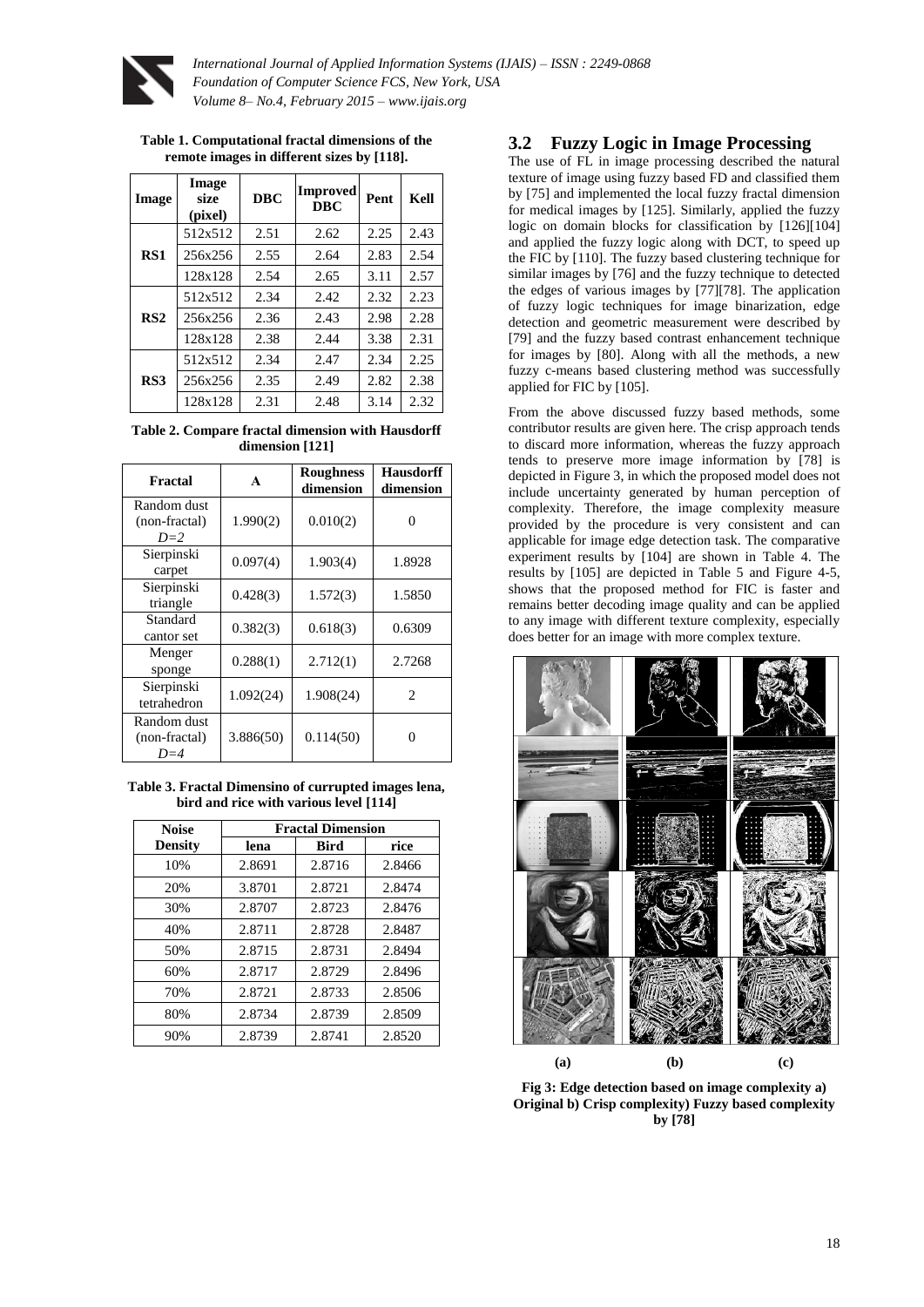

*International Journal of Applied Information Systems (IJAIS) – ISSN : 2249-0868 Foundation of Computer Science FCS, New York, USA Volume 8– No.4, February 2015 – www.ijais.org*







**Fig 5: Comparison between the proposed method and other methods using PSNR factor [105]**

| Encoding<br>method | <b>Compression</b><br>ratio | <b>PSNR</b><br>(dB) | <b>Encoding</b><br>time(s) |  |  |  |
|--------------------|-----------------------------|---------------------|----------------------------|--|--|--|
| Standard<br>method | 22.45                       | 35.12               | 150                        |  |  |  |
| Proposed<br>Method | 21.26                       | 35.01               | 10                         |  |  |  |
| Jacquin<br>method  | 21.00                       | 34.25               | 76                         |  |  |  |
| Fisher<br>method   | 15.51                       | 33.17               | 12                         |  |  |  |

| Table 4. Experiments results of different encoding |  |  |
|----------------------------------------------------|--|--|
| methods for Splash image [104]                     |  |  |

**Table 5. Comparison the basic PIFS method with proposed FCM method for the image size 512x512 of 4x4 fixed sized block [105]**

|                      | <b>Basic PIFS</b><br>Method       |                    | <b>DCT-FCM</b><br><b>Method</b> |                     | <b>Proposed</b><br>Method                                              |       |
|----------------------|-----------------------------------|--------------------|---------------------------------|---------------------|------------------------------------------------------------------------|-------|
| Image<br><b>Name</b> | Coding PSNR<br><b>Time</b><br>(s) | (dB)               | Coding<br><b>Time</b><br>(s)    | <b>PSNR</b><br>(dB) | $\left. \mathrm{Coding} \right _{\mathrm{PSNR}}$<br><b>Time</b><br>(s) | (dB)  |
| Camera<br>-man       | 3636                              | 35.67              | 62.39                           | 37.14               | 13.59                                                                  | 34.77 |
| Pepper               | 3644                              | 35.78              | 37.41                           | 36.47               | 22.35                                                                  | 33.66 |
| Goldhill             | 3624                              | 32.65              | 43.66                           | 35.42               | 23.98                                                                  | 32.90 |
| Baboon               | 3662                              | 31.94<br>$\ddotsc$ | 69.66                           | 31.08               | 40.87                                                                  | 29.96 |

From the above discussions, the computation method of FD could be affected by some parameters as the

computation algorithm used with its parameter variation. As a result, it is difficult to know whether the observed difference in computed FD values is a result of true difference in image texture or a result of certain arbitrary decision made during the estimation process. Therefore the choice of a method is an important issue in the computation of FD, which suggested that some results could be improved. Similarly, the fuzzy logic could be used to calculate FD and use it for domain blocks classification to speed up the encoding process of FIC. And also the fuzzy logic could be applied for texture segmentation, edge detection, and image enhancement.

The above two fruitful techniques, fractal dimension and fuzzy logic, are consider as to provides an innovative idea for fractal theory based medical image compression method to decrease the encoding time, increase the compression ratio and maintain the image fidelity.

## **4. CONCLUSIONS**

The essence of FIC consists of catching the piecewise selfsimilarity existing in an image. For constructing a fractal representation of an image, it is expected to provide an efficient representation for natural images. Most authors assumed that natural images exhibit significant "selfsimilarity". For the FIC, the main key problem with any model would be to provide a good control mechanism for solving the local inverse problem to selecting the best transformation between two blocks without having to perform a complete search through a large pool of transformations. If the selection of the best domain block may be hard to predict, it is desirable to find the best matching transformation with little computation effort.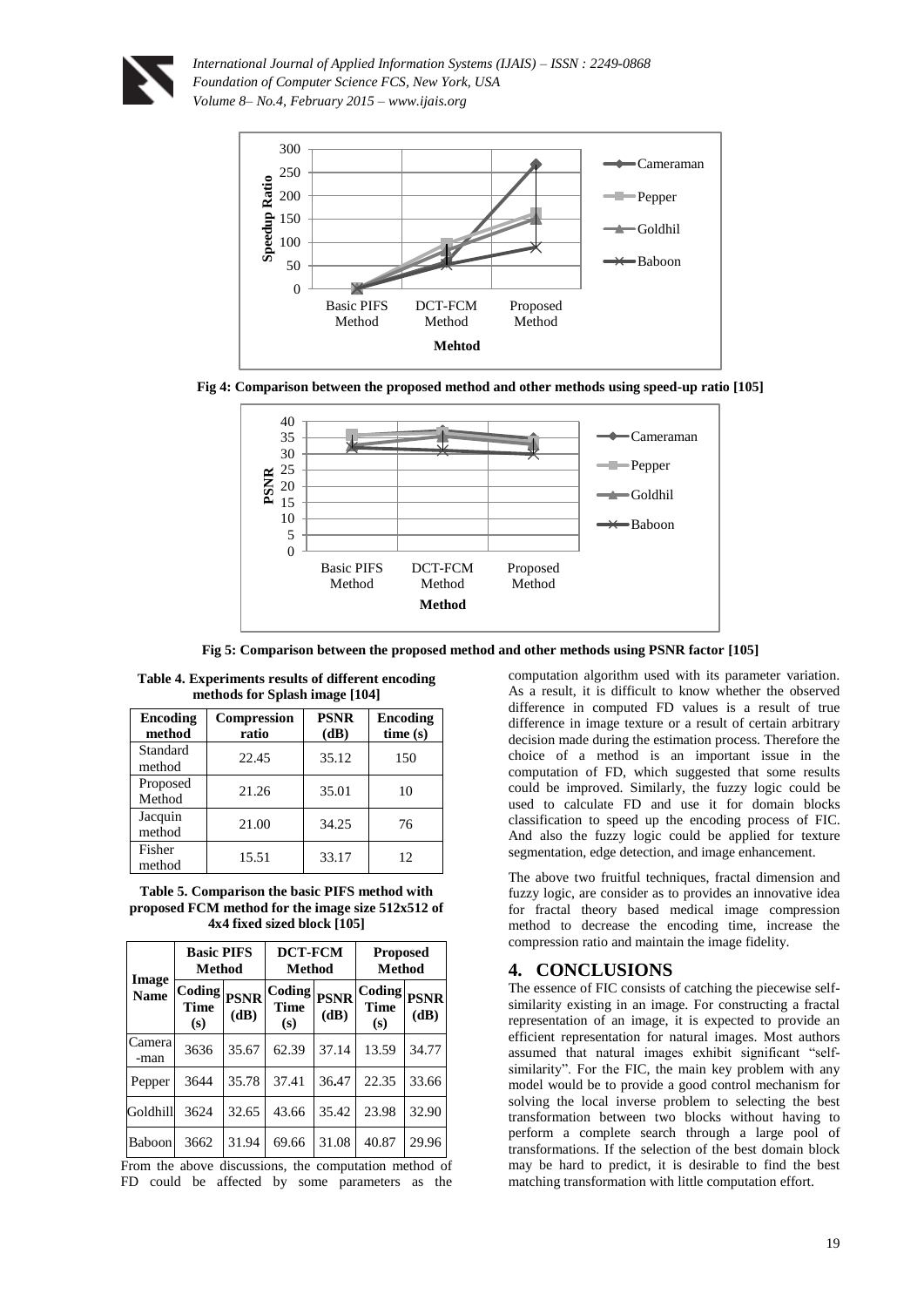

Fractal geometry provides a powerful technique for the characterization of many images and has been applied to image compression. The applicability of the fractal theory in image analysis comes from the fact that the imaged objects are discontinuous, complex and fragmented. The significance and the advantages of this theory compared in three domain: spatial, frequency and soft-computing.

In this paper, various FIC techniques such as predictive coding, classified transform coding, fuzzy based coding, neural network based coding, and vector quantization with different partitioning methods such quad-tree and horizontal-vertical have been discussed.

Fractal analysis is often brought to the evaluation of the FD which allows having a global description of the homogeneities in the image. Its efficiency has been demonstrated in classification experiments where it was used as an additional texture parameter for accelerate the fractal image encoding.

Fuzzy logic efficiency has been demonstrated in texture analysis of images, image segmentation, edge detection, image enhancement. In FIC, it has been used as a classification of domain blocks.

As a conclusion of this study, the integration of FD and fuzzy logic could be an efficient technique to deal with medical image compression and also to enhance the reconstructed quality of compressed medical images with high compression ratio.

#### **5. REFERENCE**

- [1] Kreyszig E. Introductory Functional Analysis with Applications. John Wiley & Sons, New York, 1978.
- [2] Pratt W K. Vector space formulation of twodimensional signal processing operations. Computer Graphics and Image Processing, 1975, 4(3):1-24.
- [3] Fisher Y. Fractal Image Compression: Theory and Applications. Springer-Verlag, New York, USA, 1995.
- [4] Barnsley M. Fractal Everywhere, Academic Press. San Diego, USA, 1992.
- [5] Peitgen H O, Jurgens H, and Saupe D. Chaos and Fractals: New Frontiers of Science. Springer-Verlag, New York, USA, 1992.
- [6] Lu N. Fractal Imaging. Academic Press. San Diego, USA, 1997.
- [7] Jacquin. A. E. 1992. Image Coding Based on a Fractal Theory of Iterated Contractive Image Transform. Journal of IEEE Transaction on Image Processing, 1(1): 18-30.
- [8] Hürtgen. B., Müller. F., and Stiller. C. 1993. Adaptive Fractal Coding of Still Pictures. International Symposium, Switzerland :1-4.
- [9] Jacquin. A. E. 1993. Fractal Image Coding: A Review. Proceeding of IEEE, 81(10): 1451-1465.
- [10] Jun. Y., Shuzhen. C., Qiang. S., and Xiaoan. S. 1997. Fractal Block Coding: A New Method. Journal of Natural Science, 2(1): 63-67
- [11] Kung. C. M., Yang. W. S., Ku. C. C., and Wang. C. Y. 2008.Fast Fractal Image Compression Base on

Block Property. IEEE International Conference on Advanced Computer Theory and Engineering: 477- 481

- [12] Qin. F, Min. J, Guo. H, and Yin. D. 2009. A Fractal Image Compression Method Based on Block Classification and Quadtree Partition. IEEE Computer Society World Congress on Computer Science and Information Engineering: 716-719.
- [13] Saupe.D. and Jacob. S. 1997. Variance-Based Quadtrees in Fractal Image Compression. Journal Electronic Letter, 33(1): 46-48.
- [14] Huang. W. Y. and Wen. M. 2003. Fractal Image Compression with Variance and Mean. Proceedings of International Conference on Multimedia and Expo,1: 353-356.
- [15] Zhou. W., Huaqiu. D., and Yinglin. Y. 1997. Fractal Block Coding In Residue Domain. Journal of Electronics, 14(3): 236-240.
- [16] Truong. T. K., Kung. C. M., Jeng. J. H., and Hsieh. M. L. 2004. Fast fractal image compression using spatial correlation. Elsevier Journal of Chaos, Solutions and Fractals, 22: 1071-1076.
- [17] Jang.J. andRajala. S. A. 1990. Segmentation Based Image Coding Using Fractals and the Human Visual System. International Conference on Acoustics, Speech, and Signal Processing, 4: 1957-1960.
- [18] Hartenstein. H., Ruhl. M., and Saupe. D. 2000. Region-Based Fractal Image Compression Journal. IEEE Transaction of Image Processing, 9(7): 1171- 1184.
- [19] Dugelay.J. andGersho. A. 1997. Enhanced Fractal Image Coding by Combining IFS and VQ. Conference Proceeding of International Conference on Image Processing, 3: 726-729.
- [20] Hamzaoui. R. and Saupe. D. 2000. Combining Fractal Image Compression and Vector Quantization. IEEE Transaction of Image Processing, 9(2): 101-137.
- [21] Chen. S. S., Yang. C. B., and Huang. K. 2002. Fractal Image Compression based on Intra-block Variance Distribution and Vector Quantization. Journal of Optical Engg.,41(11): 2824-2830.
- [22] Moyamoto.T., Suzuki.Y.,Saga.S., and Maeda. J. 2005. Vector Quantization of Images Using Fractal Dimensions. IEEE Mid-Summer Workshop on Soft Computing in Industrial Applications
- [23] Chaurasia.V. andSomkuwar. A. 2010. Improved Suitable Domain Search for Fractal Image Encoding. International Journal of Electronic Engineering Research, 2(1): 1-8.
- [24] Davoine.F., Antonini.M., Chassery.J.M., and Barlaud. M. 1996. Fractal Image Compression Based on Delaunay Triangulation and Vector Quantization. Journal IEEE Transaction on Image Processing, 5(2): 338-345.
- [25] Yisong. C., Jian. L., Zhengxing. S., and Fuyan. Z. 2002. Greylevel Difference Classification Algorithm in Fractal Image Compression. Journal of Computer Science & Technology, 17(2): 236-239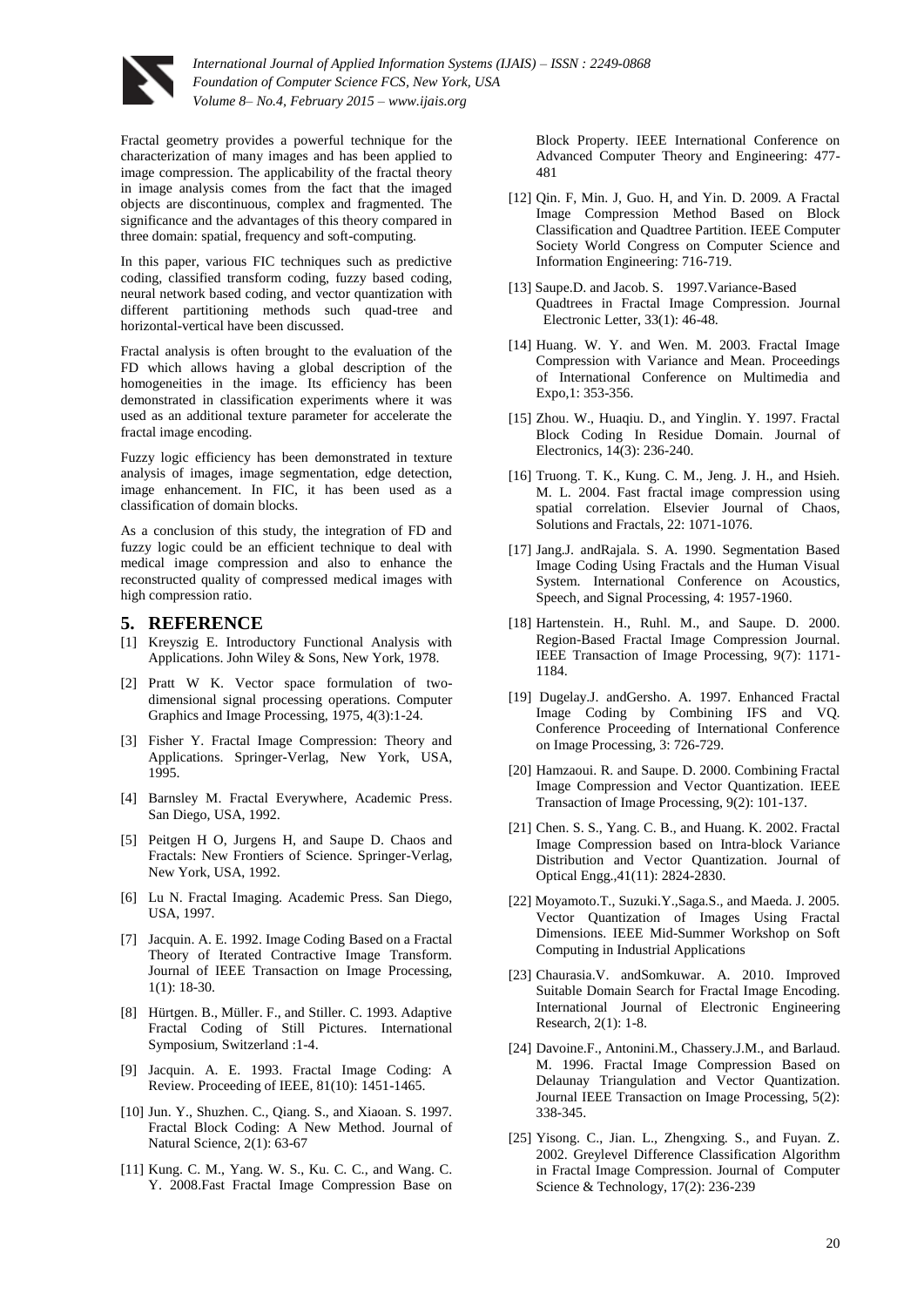

- [26] Prasad. V. R., Vaddella, Babu. R., and Inampudi. 2007. Adaptive Gray Level Difference to Speed up Fractal Image Compression. IEEE International Conference on [Signal Processing, Communications](http://ieeexplore.ieee.org/xpl/mostRecentIssue.jsp?punumber=4156571)  [and Networking:](http://ieeexplore.ieee.org/xpl/mostRecentIssue.jsp?punumber=4156571) 253-258
- [27] Saupe. D. 1994. Breaking the Time Complexity of Fractal Image Compression. International Conference Germany: 1-8.
- [28] Saupe. D. 1995. Accelerating Fractal Image Compression by Multi-Dimensional Nearest Neighbor Search. Conference Proceedings on Data Compression Conference: 222-231.
- [29] Xu.C. and Zhang. Z. 2001. A Fast Fractal Image Compression Coding Method. Journal of Shanghai University (English Edition), 5(1): 57-59.
- [30] Ghosh. S. K., Mukherjee. J., and Das. P. P. 2004. Fractal image compression: a randomized approach. Elsevier Journal Pattern Recognition Letters,25: 1013-1024.
- [31] Cardinal. J. 2001. Fast Fractal Compression of Greyscale Images. IEEE transaction of Image Processing, 10(1): 159-164.
- [32] Sze.C. and Wong. M. 2002. Adaptive Approximate Nearest Neighbor Search for Fractal Image Compression. IEEE Transaction of Image Processing, 11(6): 605-615.
- [33] Xing. C., Ren. Y., and Li. X. 2008. A Hierarchical Classification Matching Scheme for Fractal Image Compression. IEEE Congress on Image and Signal Processing, 1: 283-286.
- [34] Thomas. L. and Deravi. F. 1995. Region-Based Fractal Image Compression Using Heuristic Search. IEEE Transaction on Image Processing, 4(6): 832-838
- [35] Saupe. D., Ruhl. M., Hamzaoui. R., Grandi. L., and Marini. D. 1998. Optimal Hierarchical Partitions for Fractal Image Compression. Proceedings of International Conference on Image Processing, 1: 737-741.
- [36] Chao. H. C. and Chieu. B. C. 1998. Fractal Image Coding Using Projection-Based Classification and Variable Shape Matching. Journal of the Chinese Institute of Engineers, 21(5): 507-520.
- [37] Chu. H. T. and Chen. C. C. 2001. Accelerating Fractal Image Compression with a Real-Time Decoder. Journal of Information Science and Engg., 17:417-427.
- [38] Wang. X. Y. and Wang. S. G. 2008. An improved nosearch fractal image coding method based on a modified gray-level transform. Science Direct Journal of Computer & Graphics, 32: 445-450.
- [39] Lai.C. M., Lam. K. M., and Siu. W. C. 2003. A Fast Fractal Image Coding Based on Kick-Out and Zero Contrast Conditions. IEEE Transaction of Image Processing, 12(11): 1398-1403.
- [40] He. C., Yang. S. X., and Xu. X. 2004. Fractal Image Compression Based on One-Norm of Normalized Block. Electronic Letter Journal, 40(17): 1-2.
- [41] Chen. H. N., Chung. K. L., and Hung. J. E. 2009. Novel fractal image encoding algorithm using normalized one-norm and kick-out condition. Elsevier Journal of Image and Vision Computing, 28: 518-525.
- [42] Saupe. D. and Ruhl. M. 1996. Evolutionary Fractal Image Compression Conference. Proceedings of International Conference on Image Processing, 1: 129-131.
- [43] Zhou. W. and Yinglin. Y. 1997. Dynamic Fractal Transform with Applications to Image Data Compression. Journal of Computer Science and Technology, 12(3): 202-209.
- [44] Yixia. L., Quanfan. Z., and Jun. L. 1998. Static Image Compression Based on Fractal Theory. Journal of Shanghai University, 2(3): 252-255.
- [45] Muruganandhama. A. and Wahidabanub. R. S. D. 2010.Adaptive Fractal Image Compression using PSO. Elsevier Journal Procedia Computer Science,2: 338-344.
- [46] Chakrapani.Y. andSoundararajan. K. 2010. Implementation of fractal image compression employing particle swarm optimization. World Journal of Modeling and Simulation, 6(1): 40-46.
- [47] Jeng. J. H., Tseng. C. C., and Hsieh. J. G.2009. Study on Huber Fractal Image Compression. IEEE Transaction on Image Processing, 18(5): 995-1003.
- [48] Addison. P. S. 2005. Fractals and Chaos.IOP Publication.
- [49] Ong. G. H., Chew. C. M., and Cao.Y. 2001. A Simple Partitioning Approach to Fractal Image Compression. ACM Conference SAC 2001: 301-305.
- [50] Žumbakis.T. and Valantinas. J. 2006. A Modified Approach to Fractal Encoding of Binary Images. Journal Information Technology and Control, 35(1):13-18.
- [51] Sze. C. and Pi. M. 2001. Fast Fractal Image Encoding Based on Adaptive Search. Journal IEEE Transaction of Image Processing, 10(9): 1269-1277.
- [52] Tonga. C. S. and Pi. M. 2003. Analysis of a hybrid fractal-predictive-coding compression scheme.Journal (Elsevier) Signal Processing: Image Communication, 18: 483-495
- [53] Stapleton. W. A., Mahmoud. W., and Jackson. D. J. 1996. A Parallel Implementation of a Fractal Image Compression Algorithm.Conference Proceedings of the Twenty-Eighth Southeastern Symposium on System Theory: 332-336.
- [54] Saupe. D. 1996. The Futility of Square Isometric in Fractal Image Compression Conference. Proceedings of International Conference on Image Processing, 1: 161-164
- [55] Kumar.S. and Jain. R. C. 1997. Low Complexity Fractal-Based Image Compression Technique. IEEE Transaction of Consumer Electronics, 43(4): 987-992.
- [56] Tseng. C. C., Hsieh. J. G., and Jeng. J. H. 2008. Fractal image compression using visual-based particle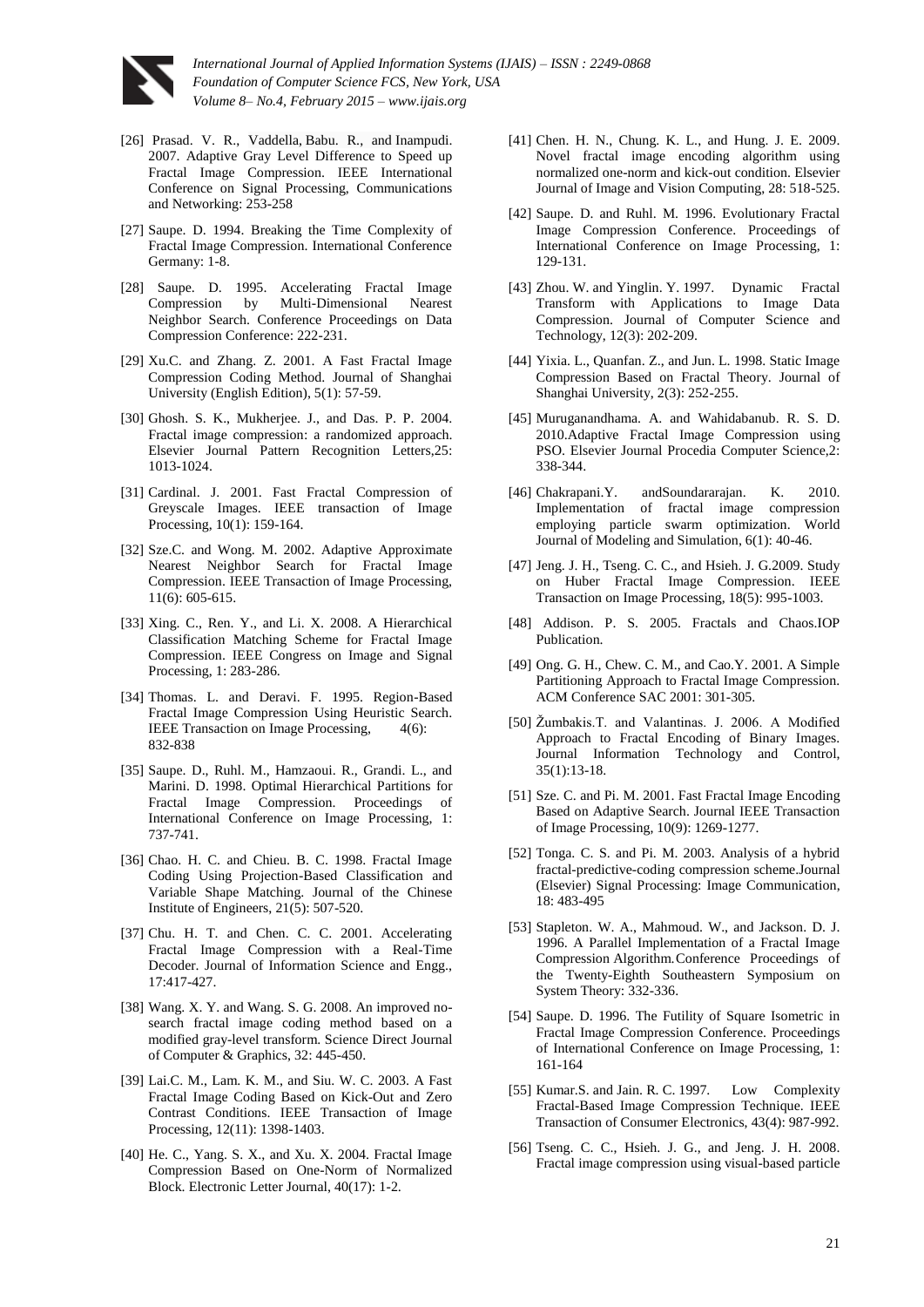

swarm optimization. Elsevier Journal of Image and Vision Computing, 26: 1154-1162.

- [57] Liang. J. Y., Chen. C. S., Huang. C. H. and Liu. L. 2008. Lossless Compression of Medical Images using Hilbert space-filling curves. Elsevier Journal of Computerized Medical Imaging and Graphics, 32: 174-182.
- [58] Wohlberg. B. E. and Jager. G. D. 1995. Fast Image Domain Fractal Compression by DCT Domain Block Matching. Electronic Letter, 31 (11): 869-870.
- [59] Belloulata. K., Stasinski. R., and Konrad. J. 1999. Region Based Image Compression Using Fractal and Shape Adaptive DCT. Proceeding of International Conference on Image Processing, 2: 815-819.
- [60] Truong. T. K., Jeng. J. H., Reed. I. S., Lee. P. C., and Li. A. Q. 2000. A Fast Encoding Algorithm for Fractal Image Compression Using the DCT Inner Product. IEEE Transaction of Image Processing, 9(4): 529-535.
- [61] Wang. C. C., and Kao. J. Y. 2004. A Fast Encoding Algorithm for Fractal Image Compression. IEICE Electronic Express, 1(12): 352-357.
- [62] Wang. C. C., Lin. L. C., and Tsai. S. H. 2004. Fast Fractal Encoding Algorithm Using the Law of Cosine. The2004 47th Midwest Symposium on Circuits and Systems, 1: 233-236.
- [63] Duha. D. J., Jengb. J. H., and Chena. S.Y. 2005. DCT based simple classification scheme for fractal image compression. Elsevier Journal of Image and Vision Computing, 23: 1115-1121.
- [64] Žumbakis. T., and Valantinas. J. 2005. The Use of Image Smoothness Estimates in Speeding up Fractal Image Compression. Proceeding of 14th Scandinavian Conference (SCIA 2005), 3540: 1167- 1176.
- [65] Ponomarenko. N. N., Egiazarian. K., Lukin. V. V, and Astola. J. T. 2007. High-Quality DCT-Based Image Compression Using Partition Schemes. IEEE Journal of Signal Processing Letter, 14(2):105-108.
- [66] Saupe D. and Hartenstein H. 1996.Lossless acceleration of fractal image compression by fast convolution. International Conference on Image Processing, 1: 185-188.
- [67] de Oliveira. J. F. L., Mendonca. G. V., and Dias. R. J. 1998. A Modified Fractal Transformation to Improve the Quality of Fractal Coded Images. IEEE Proceeding of International Conference on Image processing, 1: 756-759.
- [68] Kim. I. K. and Park. R. H. 1998. A Fast Encoding Method Without Search for Fractal Image Compression. Proceedings of the 1998 IEEE International Conference on [Acoustics, Speech and](http://ieeexplore.ieee.org/xpl/mostRecentIssue.jsp?punumber=5518)  [Signal Processing,](http://ieeexplore.ieee.org/xpl/mostRecentIssue.jsp?punumber=5518) 5: 2625-2628.
- [69] Davis. G. M. 1998. A Wavelet Based Analysis of Fractal Image Compression. IEEE Transaction on Image Processing, 7(2): 100-112.
- [70] Endo. D., Hiyane. T., Atsduta. K., and Kondo. S. 1998. Fractal Image Compression by the

Classification in the Wavelet Transform Domain. Proceedings of the 1998 IEEE International Conference on Image Processing, 1: 788-792.

- [71] Deyuan. C., Enjie. L., and Guofang. T. 2008. A New Fractal Coder for SAR Imagery with High Frequency Energy Matching. 11th IEEE International Conference on Communication Technology Proceeding: 680-683.
- [72] Yadav. D. M. and Bormane. D. S. 2008. Evaluation of Pure Fractal and Wavelet-Fractal Image Compression Techniques . International Journal on Graphics, Vision and Image Processing, 8(2): 37-44.
- [73] Hien. V. T. 2009. A New Wavelet–Fractal Image Compression Method. Proceeding of 13th International Conference on [Knowledge-Based and](http://link.springer.com/book/10.1007/978-3-642-04595-0)  [Intelligent Information and Engineering Systems,](http://link.springer.com/book/10.1007/978-3-642-04595-0) 5711: 161-168.
- [74] Jeng. J. H. and Shyu. J. R. 2000. Fractal image compression with simple classification scheme in frequency domain, Journal of Electronic Letter, 36(8): 1-2
- [75] Bas. O. Y. and Erkmen. A. M. 1995. A new approach to the fractal based description of natural textures: the fuzzy fractal dimension. [IEEE International](http://ieeexplore.ieee.org/xpl/mostRecentIssue.jsp?punumber=4021)  [Conference on](http://ieeexplore.ieee.org/xpl/mostRecentIssue.jsp?punumber=4021) Systems, Man and Cybernetics, 4: 3232-3237.
- [76] Keller. A. and Klawonn. F. 1999. Context Sensitive Fuzzy Clusterin[g.18th International Conference of the](http://ieeexplore.ieee.org/xpl/mostRecentIssue.jsp?punumber=6323)  [North American](http://ieeexplore.ieee.org/xpl/mostRecentIssue.jsp?punumber=6323) Fuzzy Information Processing Society: 347-351
- [77] Ignacio.M., Chacon.M., L. E. Aguilar. 2001. A Fuzzy Approach to Edge Level Detection. IEEE International Fuzzy System Conference, 809-812
- [78] Ignacio. M., Delia. A., Rodriguez. R. S. 2007. A Fuzzy Approach on Image Complexity Measure. Journal of Computation System, 10(3): 268-284.
- [79] Krishnan. M. H. and Viswanathan. R. 2010. Application of Advanced Fuzzy Logic Techniques in Fuzzy Image Processing Scheme . Journal of Advance in Fuzzy Mathematics, 5(1): 71-76.
- [80] Balasubramaniam J., Kakarla. V. V. D. L., Narayana, and Vetrivel. V. 2011. Fuzzy Inference System based Contrast Enhancement, Atlantis Press: 311-318.
- [81] Pal. S. and King. R. A.1981. Image Enhancement using Smoothing with Fuzzy Sets. Journal IEEE Transaction On System, Man and Cybernetics,11(7): 494-501.
- [82] Loe. K. F., Gu. W. G., and Phua. K. H. 1997. Speed-Up Fractal Image Compression with a Fuzzy Classifier. Elsevier Journal of Signal Processing: Image Communication.10: 303-311.
- [83] Welstead. S. 1997. Self-Organizing Neural Network Domain Classification for Fractal Image Coding. International Conference on Artificial Intelligence and Soft Computing: 248-251.
- [84] Lee. S. J., Wu. P.Y., and Sun. K. T. 1998. Fractal Image Compression Using Neural Network.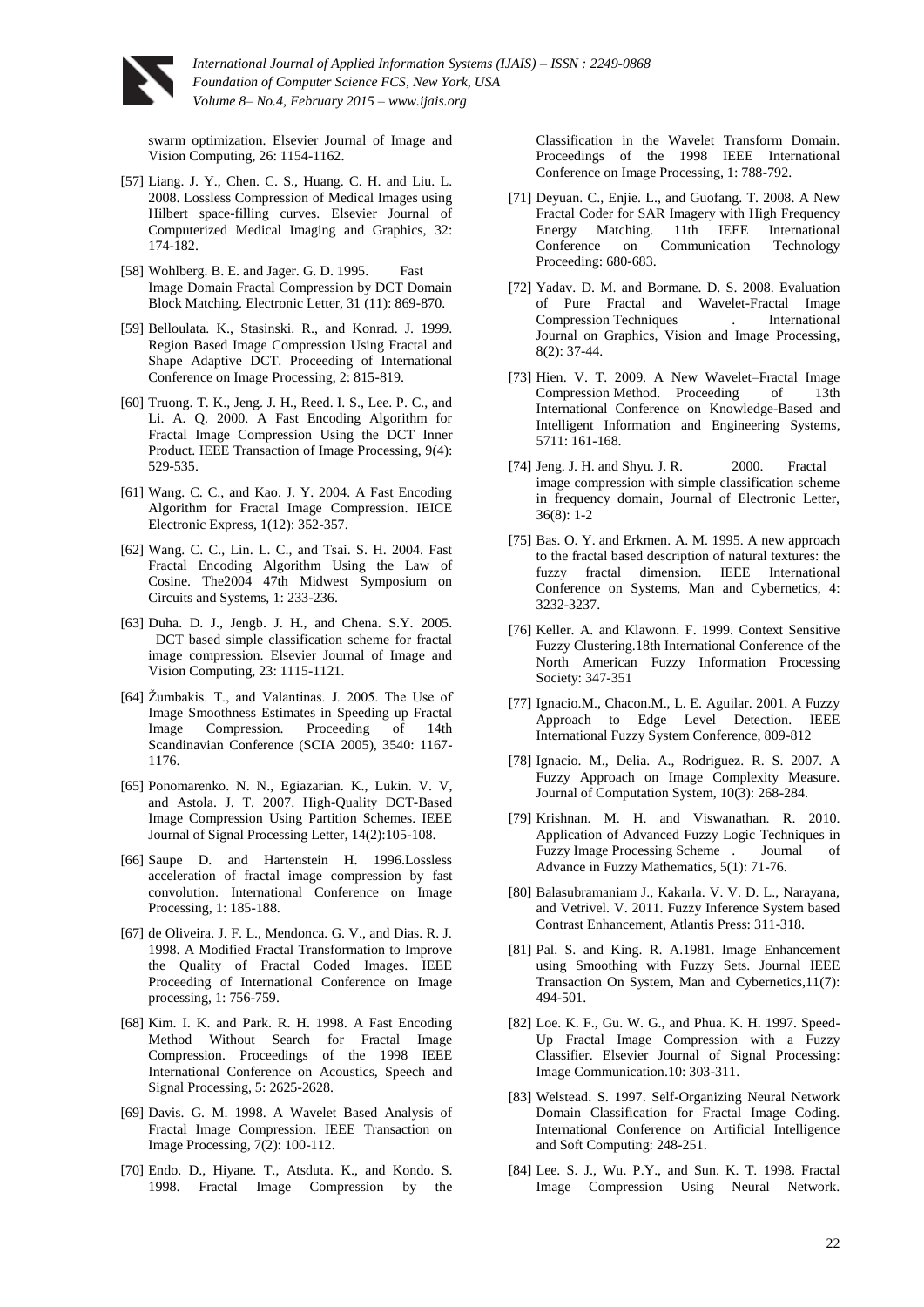

Proceedings of [IEEE International Joint Conference](http://ieeexplore.ieee.org/xpl/mostRecentIssue.jsp?punumber=5607)  [on](http://ieeexplore.ieee.org/xpl/mostRecentIssue.jsp?punumber=5607) [Neural Networks,](http://ieeexplore.ieee.org/xpl/mostRecentIssue.jsp?punumber=5607) 1: 613-618.

- [85] Sun. K. T., Lee. S. J., and Wu. P. Y.2001. Neural Network Approaches to Fractal Image Compression and Decompression. Elsevier Journal of Neurocomputing, 41: 91-107.
- [86] Lototskiy. R. V. 2003.Images Fractal Compression Optimization by Means of Artificial Kohonen Neural Networks. Journal of Automation and Information Sciences, 35(1): 50-61.
- [87] Chakrapani.Y. andRajan. K. S. 2008. Implementation of fractal image compression employing artificial neural networks. World Journal of Modeling and Simulation, 4(4): 287-295.
- [88] Vences. L. A. and Rudomin. I. 1997. Genetic Algorithms for Fractal Image and Image equence Compression. Proceeding of Compaction Visual: 1- 10.
- [89] Mitra. S. K., Murthy. C. A., and Kundu. M. K. 1998. Technique for Fractal Image Compression Using Genetic Algorithm. IEEE Transaction on Image Processing, 7(4): 586-593.
- [90] Wu. M. S., Jeng. J. H., and Hsieh. J. G. 2007. Schema genetic algorithm for fractal image compression. Science Direct Journal of Engineering Applications of Artificial Intelligence, 20:531-538.
- [91] Xi. L. and Zhang. L. 2007. A Study of Fractal Image Compression Based on an Improved Genetic Algorithm. International Journal of Nonlinear Science, 3(2): 116-124.
- [92] Lalitha. E. M. and Satish. L. 1998. Fractal Image Compression for Classification of PD Sources. IEEE Transaction on Dielectrics and Electrical Insulation, 5(4): 550-557.
- [93] Chakrapani.Y. and Soundararajan. K. 2009. Adaptive Neuro-Fuzzy Inference System based Fractal Image Compression. International Journal of Recent Trends in Engg., 2(1): 161-168.
- [94] SatishK.S., Moorthi.M., Madhu.M., and Amutha. R.2010. An improved method of segmentation using Fuzzy-Neuro Logic. Second International Conference on Computer Research and Development: 671-675.
- [95] Zhao.Y. and Yuan. B. 1994. Image Compression using fractals and discrete cosine transform. Electronic Letter, 30(6): 474-475.
- [96] Melnikov.G. and Katsaggelos. A. K. 2002. A Jointly Optimal Fractal/DCT Compression Scheme. IEEE Transaction on Multimedia, 4(4): 413-422.
- [97] Zhou. Y. M., Zhang. C., and Zhang. Z. K. 2009. An efficient fractal image coding algorithm using unified feature and DCT. Chaos, Solitons and Fractals: the interdisciplinary journal of Nonlinear Science, and Non-equilibrium and Complex Phenomena, [39](http://yadda.icm.edu.pl/yadda/element/bwmeta1.element.elsevier-7625abd1-401f-3390-8bdb-4ae6f35d28ac)[\(4\)](http://yadda.icm.edu.pl/yadda/element/bwmeta1.element.elsevier-d95e3c3a-108d-35c2-9230-c83be54564c3): 1823-1830.
- [98] Goldberg. M. A. 1997. Image Data Compression. Journal of Digital Imaging, 10(3): 9-11.
- [99] Shi. Y., Gu. W., Zhang.L., and Chen. S. 1997. Some New Methods to Fractal Image Compression. Journal of Communication in Nonlinear Science & Numerical Simulation, 2(2): 80-85.
- [100] Zhongke.Y., Shaoguo.Y., and Deren. G. 1998. A New Fractal Image Coding Method. Journal of Electronics, 15(2): 125-129.
- [101] Hebert. D. J. and Soundararajan. E. 1998. Fast Fractal Image Compression With Triangular Multiresolution Block Matching. Proceedings of International Conference of Image Processing, 1: 747- 750.
- [102] Lin. S. C., Rui.F., Qiang. L. F., and Xi. C. 2007. A Novel Fractal Wavelet ImageCompression Approach. Journal of China University of Mining & Technology, 17(1): 121-125.
- [103] Zhu. Q. 2010.Edges Extraction Method based on Fractal and Wavelet. Journal of Computer, 5(2): 282- 289.
- [104] Han. J. 2008. Fast Fractal Image Compression Using Fuzzy Classification. IEEE Fifth International Conference on Fuzzy Systems and Knowledge Discovery: 272-276
- [105] Biswas A. K., Karmakar S., Sharma S., and Kowar M K. 2013.Fractal image compression by pixels pattern using fuzzy c-means. Journal of Engg. Research, 1(3): 109-121
- [106] Zhou. Y., Zhang.C., and Zhang. Z. 2006. Improved Variance-Based Fractal Image Compression Using Neural Networks. Conference (Springer), ISNN: 575- 580.
- [107] Zhou. Y. M., Zhang. C., and Zhang. Z. K. 2008. Fast hybrid fractal image compression using an image feature and neural network. Science Direct Journal of Chaos, Solitons and Fractals, 37: 623-631.
- [108] Wang. X. Y., Li. F. P., and Wang. S. G. 2009. Fractal Image Compression Based on Spatial Correlation and Hybrid Genetic Algorithm. Elsevier Journal of Visual Communication and Image Representation, 20: 505-510.
- [109] Wu. M. S. and Lin. Y. L. 2010. Genetic algorithm with a hybrid select mechanism for fractal image compression. Elsevier Journal of Digital Signal Processing, 20: 1150-1161.
- [110] Jaferzadeh. K., Kaini. K., and Mozaffari. S. 2012. Accelerating of Fractal Image Compression using Fuzzy Clustering and Discrete-Cosine Transformbased Metric. IET Journal of Image Processing, 6 (7): 1024-1030.
- [111] Chaudhuri. B. B. and Sarkar. N. 1995. Texture Segmentation using Fractal Dimension. IEEE Journal of Transactions on Pattern Analysis and Machine Intelligence, 17(1): 72-77.
- [112] Hsu.T.andKuo-Jui.H. 2008. Multi-resolution Texture Segmentation Using Fractal Dimension. IEEE International Conference on Computer Science and Software Engg., 6: 201-204